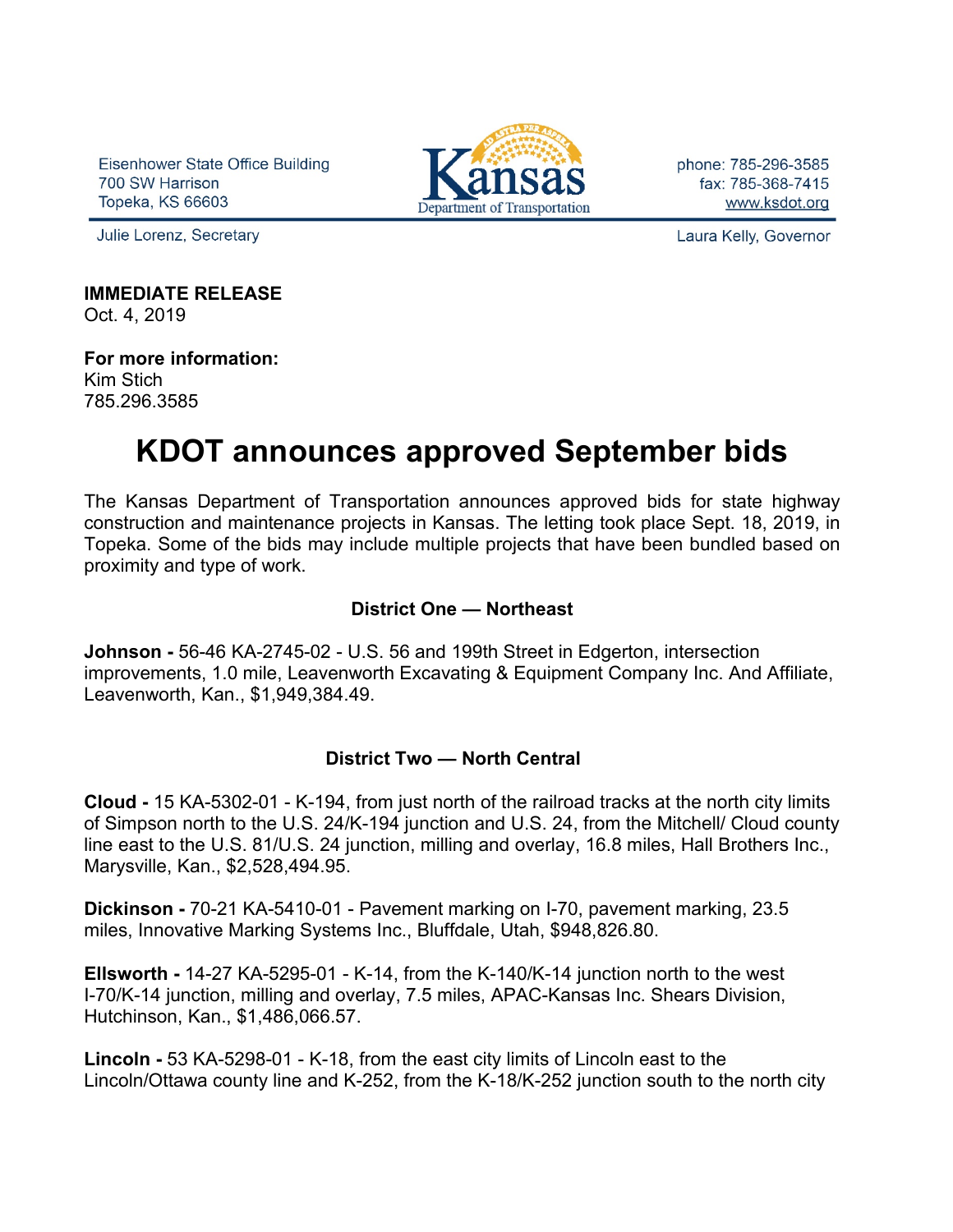limits of Beverly, surface recycle, 13.2 miles, Dustrol Inc., Towanda, Kan., \$1,273,410.22.

**Ottawa -** 18-72 KA-5299-01 - K-18, from North 170th Road east to the Dickinson/Ottawa county line, milling and overlay, 14.7 miles, Shilling Construction Co. Inc., Manhattan, Kan., \$2,070,453.06**.**

**Saline -** 70-85 KA-5408-01 - Pavement marking on I-70, pavement marking, 6.3 miles, Innovative Marking Systems Inc., Bluffdale, Utah, \$106,182.90.

#### **District Three — Northwest**

**Logan -** 25-55 KA-5305-01 - K-25, from the east U.S. 40/K-25 junction north to the Thomas/Logan county line, milling and overlay, 2.3 miles, Venture Corporation, Great Bend, Kan., \$275,825.35.

**Phillips -** 09-74 KA-5307-01 - K-9, from the Norton/Phillips county line east to the K-9/U.S. 183 junction, milling and overlay, 17.5 miles, Venture Corporation, Great Bend, Kan., \$2,325,033.90.

**Phillips -** 09-74 KA-5308-01 - K-9, from the K-9/U.S. 183 junction east to approximately 618 feet west of Kirwin, milling and overlay, 10.3 miles, Venture Corporation, Great Bend, Kan., \$3,065,888.52.

**Phillips -** 09-74 M-0072-01 - Stockpile for project on K-9, from the Norton/Phillips county line east to the K-9/U.S. 183 junction, stockpile bituminous material, 17.5 miles, Venture Corporation, Great Bend, Kan., \$6,000.00.

**Sherman -** 91 KA-5406-01 - Pavement marking on U.S. 24B and K-27, pavement marking, 0.9 mile, Roadsafe Traffic Systems Inc., El Dorado, Kan., \$148,052.81.

**Sherman -** 70-91 KA-5407-01 - Pavement marking on I-70, pavement marking, 12.8 miles, Roadsafe Traffic Systems Inc., El Dorado, Kan., \$716,216.09.

**Smith -** 09-92 KA-3100-01 - Bridge #033, on K-9 over Cedar Creek located 8.14 miles east of the Smith/Phillips county line, bridge replacement, L & M Contractors Inc., Great Bend, Kan., \$2,488,572.20.

**Thomas -** 25-97 KA-5306-01 - K-25, from the Thomas/Logan county line north to the south city limits of Colby, milling and overlay, 15.5 miles, Venture Corporation, Great Bend, Kan., \$1,765,564.80.

**Wallace -** 40-100 KA-5303-01 - U.S. 40, from the east city limits of Sharon Springs east to the Wallace/Logan county line, milling and overlay, 15.4 miles, Venture Corporation, Great Bend, Kan., \$2,051,634.75.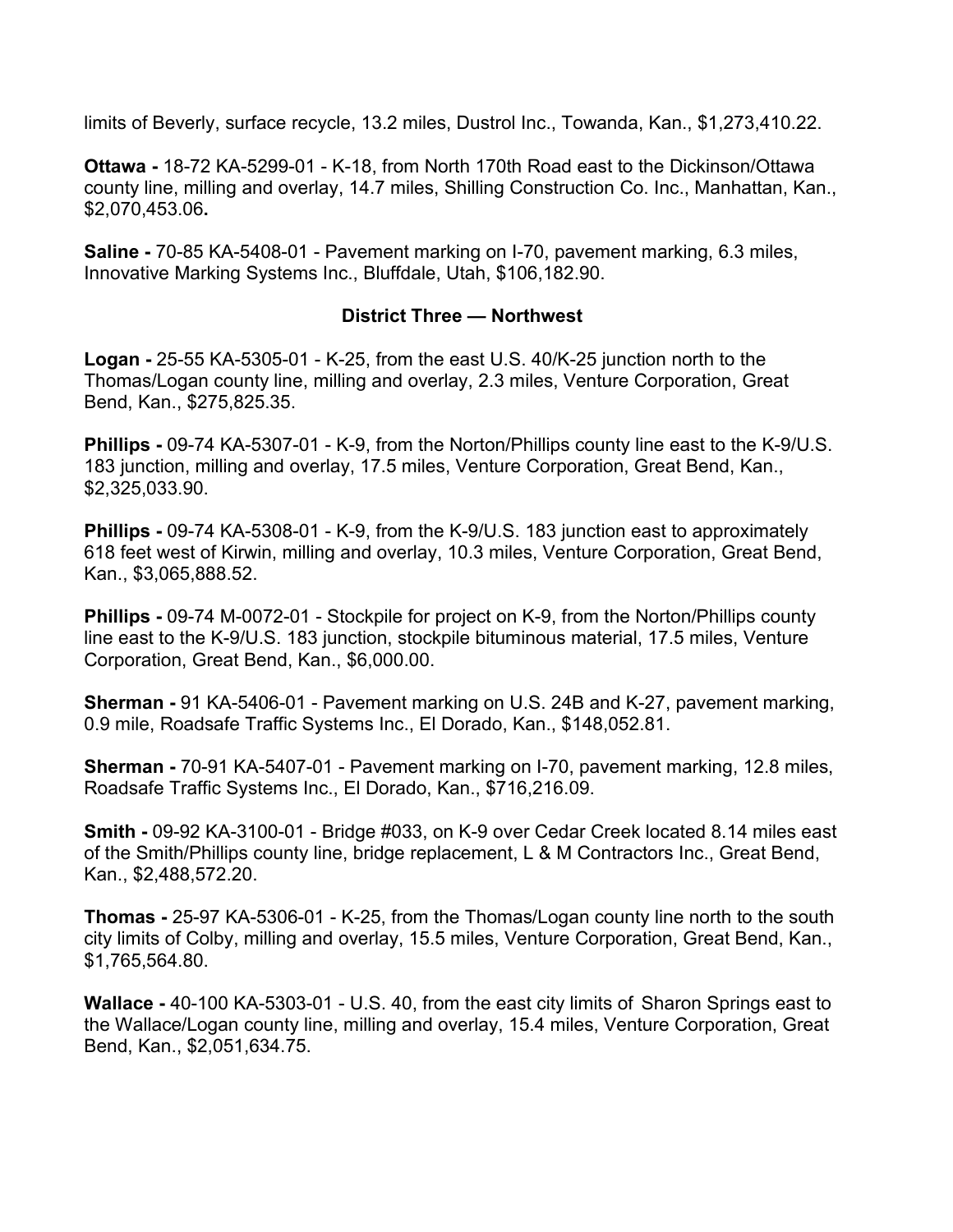**Wallace -** 40-100 M-0071-01 - Stockpile for project on U.S. 40 from the east city limits of Sharon Springs east to the Wallace/Logan county line, stockpile bituminous material, 15.4 miles, Venture Corporation, Great Bend, Kan., \$5,000.00.

### **District Four — Southeast**

**Anderson -** 59-2 KA-4812-02 - U.S. 59, from the north city limits of Garnett north to the Anderson/Franklin county line (part two), guard fence, 6.8 miles, Leavenworth Excavating & Equipment Company Inc. And Affiliate, Leavenworth, Kan., \$493,979.69.

**Crawford -** 69-19 KA-1554-03 - U.S. 69, from approximately 1,056 feet north of the U. S. 69/K-47 (620th Avenue) junction north to 3 miles north of the north Arma city limits, grade, bridge and surfacing, 6.2 miles, Koss Construction Co., Topeka, Kan., \$21,780,837.96.

## **District Five — South Central**

**Barton -** 281-5 KA-5314-01 - U.S. 281, from the Stafford/Barton county line north to the south city limits of Great Bend, surface recycle, 6.6 miles, Venture Corporation, Great Bend, Kan., \$1,074,716.87.

**Comanche -** 183-17 KA-5310-01 - U.S. 183, from the U.S. 183/U.S. 160 junction north to the Comanche/Kiowa county line, milling and overlay, 7.1 miles, Venture Corporation, Great Bend, Kan., \$1,296,340.00.

**Kingman -** 48 C-4915-01 - Bridge over South Fork of Ninnescah River on Southeast 80th Avenue located 0.5 mile south and 2.2 miles west of Murdock, bridge replacement, 0.2 mile, King Construction Company Inc. And Subsidiaries, Hesston, Kan., \$991,506.50.

**Kingman -** 14-48 KA-5311-01 - K-14, from the K-14/K-42 junction north 12.1 miles to the start of the concrete pavement in Kingman, milling and overlay, 12.1 miles, Cornejo & Sons LLC, Wichita, Kan., \$2,245,359.63.

**Kiowa -** 183-49 KA-5309-01 - U.S. 183, from the Comanche/Kiowa county line north to the U.S. 183/U.S. 54 junction, milling and overlay, 15.5 miles, Venture Corporation, Great Bend, Kan., \$2,257,485.60.

**Reno -** 61-78 KA-5405-01 - Pavement marking on K-61, pavement marking, 8.6 miles, Roadsafe Traffic Systems Inc., El Dorado, Kan., \$183,135.82.

**Sedgwick -** 135-87 KA-5043-01 - Bridge #012 (Northbound), on I-135 located 0.02 mile north of K-15, bridge repair, Wildcat Construction Co. Inc. & Subsidiaries, Wichita, Kan., \$962,911.74.

**Stafford -** 281-93 KA-5312-01 - U.S. 281, from the U.S. 281/K-19 junction north to the Stafford/Barton county line, surface recycle, 7.1 miles, Venture Corporation, Great Bend,